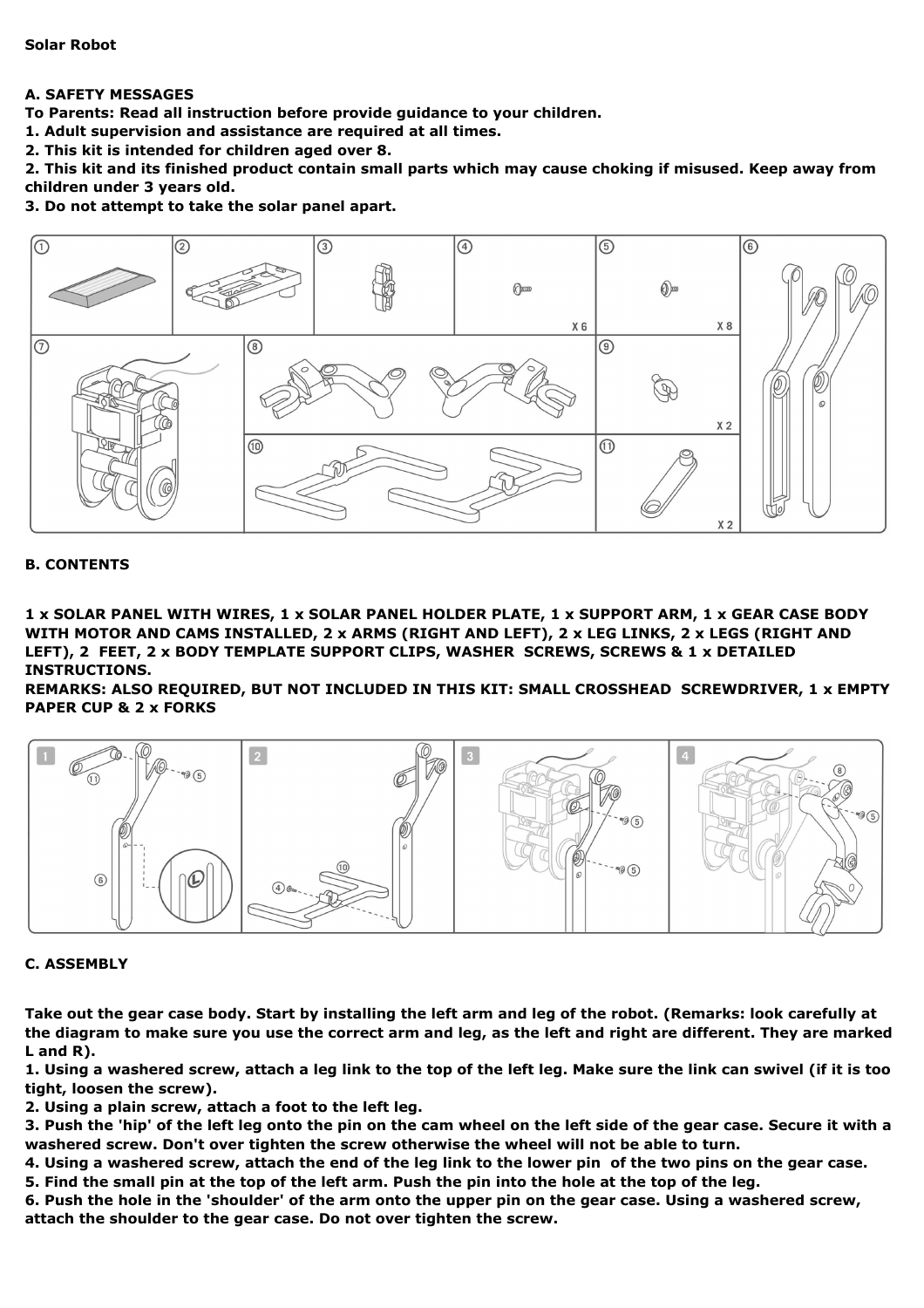

### **Repeat to install the right arm and leg.**

7. Using a washered screw, attach a leg link to the top of the right leg. Make sure the link can swivel (if it is **too tight, loosen the screw).**

**8. Using a plain screw, attach a foot to the right leg.**

9. Push the 'hip' of the right leg onto the pin on the cam wheel on the left side of the gear case. Secure it with **a washered screw. Don't over tighten he screw otherwise the wheel will not be able to turn.**

10. Using a washered screw, attach the end of the leg link to the lower pin of the two pins on the gear case. 11. Find the small pin at the top of the right arm. Push the pin into the hole at the top of the leg.



## **Installing the solar panel robot head**

**13. Secure two screws to the end of the holder to make the robot's eyes.**

14. Examine the solar panel. On the underside (the flat side) there is + sign and a - sign at one end. Slide the **panel into the holder, with this marked end first, into the holder, until you hear a click.**

15. On the underside of the solar panel holder are two holes for screws. These are for connecting the wires to the panel. Place the holder with the solar panel facing down, and with these holes facing up, and with the end of the holder with the holes facing away from you. The motor has two wires attached to it  $-$  one red and one black – each with a metal tab on the end. Slide the tab of the black wire into the right-hand connector (as you look at it) and secure it with a screw. Slide the tab on the red wire into the left-hand connector and **secure this with another screw.**

**16. Clip the holder to the top of the support arm.**

Lubricate the gears and the joints of the arms with small drops of oil (you can use cooking oil for this). **Congratulations! Your Solar Robot is ready to go.**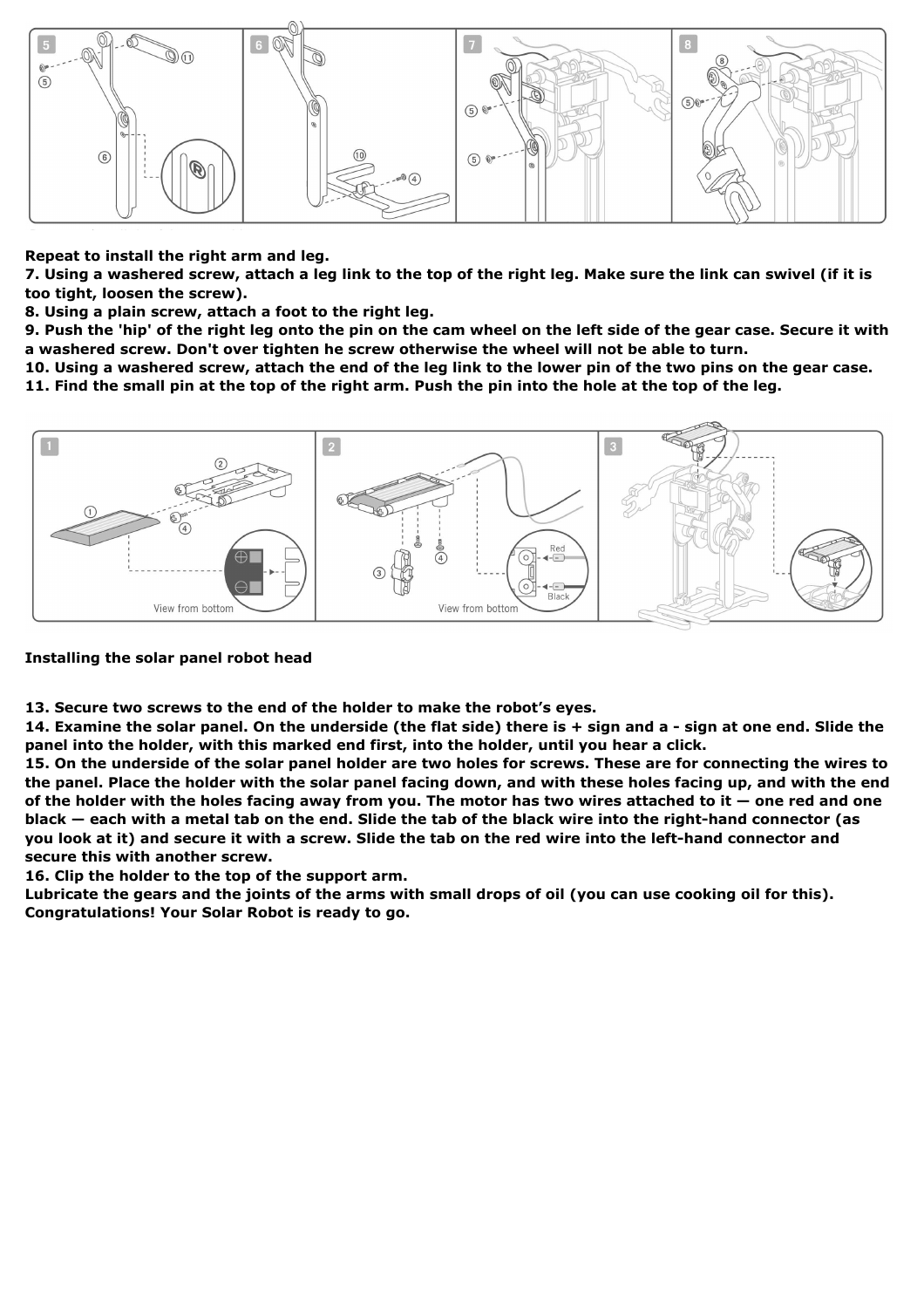

## **D. OPERATION**

Put your Solar Robot in the sunshine. Twist and tilt the solar panel so that the panel faces the directly into the Sun. This allows the panel to collect as much sunlight as possible. The motor should start running, making the Solar Robot walk slowly forwards. When you are not using your Solar Robot, keep it out of the sunshine so that the motor doesn't operate. Don't use the Solar Robot outdoors when it is raining as water may **damage the solar panel and motor.**

You may also use the Solar Robot indoors or at an indoor school science fair. Ask an adult for a desk lamp with a 60-watt incandescent light bulb (not a fluorescent energy saving bulb). The bulb will act as a simulated Sun. Shine the lamp close directly onto the solar panel from close up. The light should be enough to **drive the Solar Robot. Warning: An adult's permission and supervision is required when using a desk lamp.**

#### **UNLIMITED GREEN & CLEAN FUN**

**Create different styles Solar Robots by recycling unused materials at home. They are GREEN robots powered by CLEAN energy.**

#### **Dinosaur Solar Robot**

Recycle the package box to create this unique Dinosaur Robot. Push the two supports clips into the holes in the front of the gear case. Gently push out the dinosaur head parts and a tail shapes from the side of the box. Clip the back of the head into the support at the front of the gear case. Clip the top of the tail into the clip at the back of the gear case. Your Solar Powered Dinosaur is ready. You could re-use the rest of the package box **to create other unique robot of your own design. Use your imagination!**

### **Monster Solar Robot**

Recycle two plastic forks and a paper cup for this project. Push the handle of a plastic fork into the clamp on one arm. Secure with a screw. Repeat with a fork in the other arm. Push the head support into the upper hole in the front of the gear case. Push the rim of the paper cup into the clip. Draw a monster face on the paper **cup to create your unique Solar Powered Monster.**